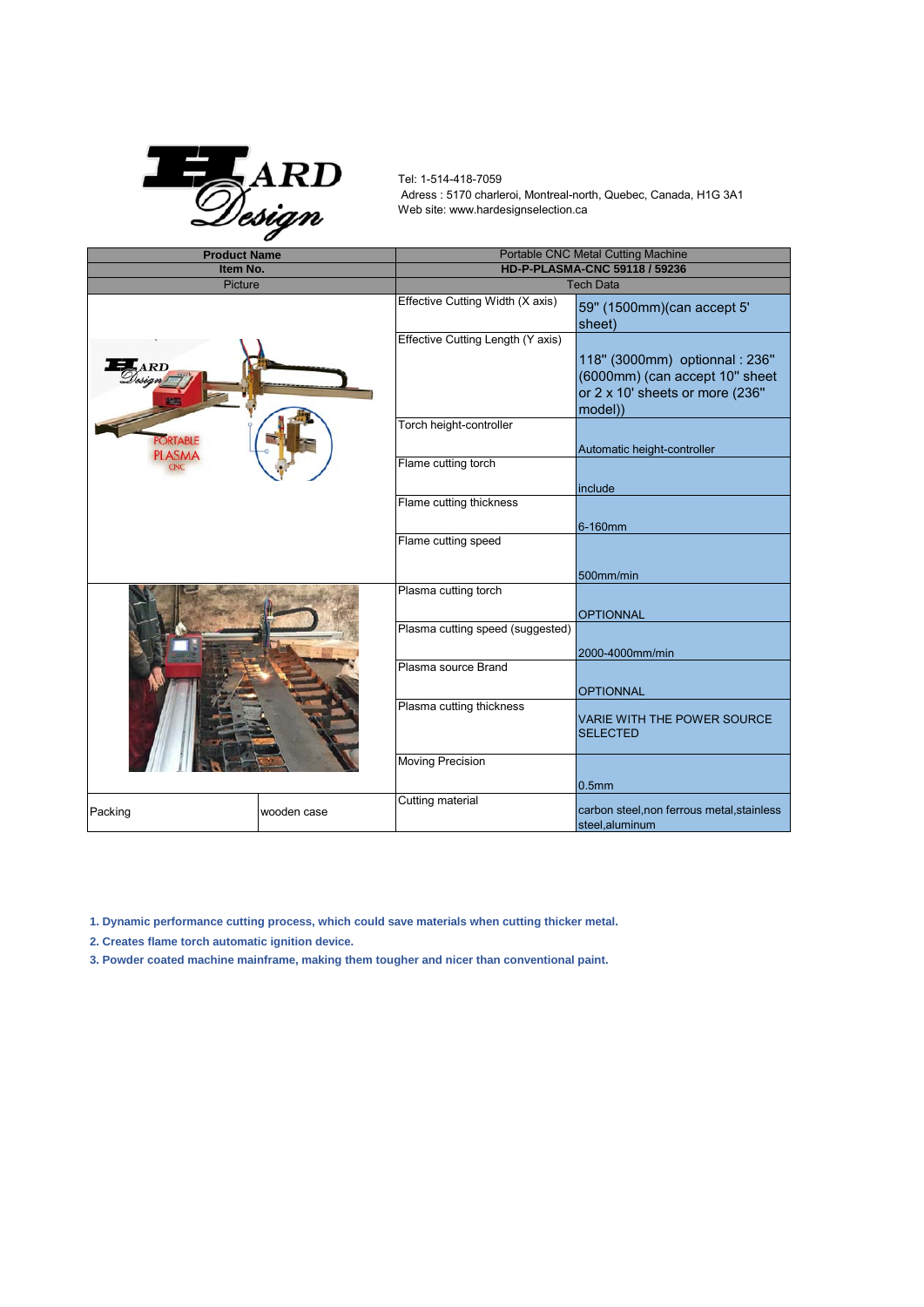

## **Programming and Nesting Software (Fastcam)**

Fastcam is a powerful CAD plotting software specially used for number control cutting and it can read CAD DXF files and choose and output the NC files of different controllers; in addition, it can speed cutting obviously, heighten cutting quality and thus improve social and economic benefits

| Plotting system  | Compatibility of plotting software                                                                        |  |  |
|------------------|-----------------------------------------------------------------------------------------------------------|--|--|
|                  | Special functions to DXF files;                                                                           |  |  |
|                  | CAD clearing function;                                                                                    |  |  |
|                  | CAD compacting function;                                                                                  |  |  |
|                  | CAD extraction function:                                                                                  |  |  |
|                  | CAD breaking and ranking functions.                                                                       |  |  |
|                  | Bridge function, including continuous bridge, break bridge and interruption bridge.                       |  |  |
| Cutting path     | Able to automatically or manually set cutting direction.                                                  |  |  |
|                  | Able to set cutting starting port, finishing point and cutting sequence.                                  |  |  |
|                  | Able to set leadin and leadout.                                                                           |  |  |
|                  | With the mid-layer function of CAD, able to set and conduct cutting, marking and drilling etc.            |  |  |
| Nestling system  |                                                                                                           |  |  |
|                  | Able to nestle quickly, continuously and automatically by placing hundreds of parts on many steel plates. |  |  |
|                  | Able to conduct optimized nestling on the rest steel plates.                                              |  |  |
|                  | Able to manually interrupt AC automatic nestling and interfere with discharge.                            |  |  |
|                  | In the optimized nestling process, able to specify, revise and choose parts and have free horizontal      |  |  |
|                  | movement, rotation and matrix etc.                                                                        |  |  |
| Verifying system | Able to have analogue check and change to NC cutting files.                                               |  |  |
|                  | Able to calculate material cost and processing cost.                                                      |  |  |
|                  | Able to support many controller NC codes and switch among different codes.                                |  |  |
|                  | Able to provide many languages that Windows platform supports.                                            |  |  |
|                  | Printing: Discharging drawings and name, discharging parts list;                                          |  |  |
|                  | steel plate size, cutting speed, cutting time and steel plate utilization rate;                           |  |  |
|                  | Programming parameters and number control codes.                                                          |  |  |

## **Features:**

● Fasten cross beam ,torch slider can move along beam to save room

The set-up is very simple, all kinds of CAD graphics can be read directly by our system trough U-disk. The software can be edict graphics automatically.

Collocated U-disk interface and cutting code auto converting software. for CAD drawing ,CAD drawing can be input directly into the cutter through U-disk.

● Tips for each operation is displayed at the screen at any moment ,so operators can use our system without being trained or reading the instructions

● Collocated indicator lights for various hitches. Hitch diagnosing is clear just at a glance and the maintenance is convenient and quick.

● There are necessary keys for the movement control in the torch carriage ,so the operator can easily move the torch to the right spot.

With break point or interruption of power ,memory function.